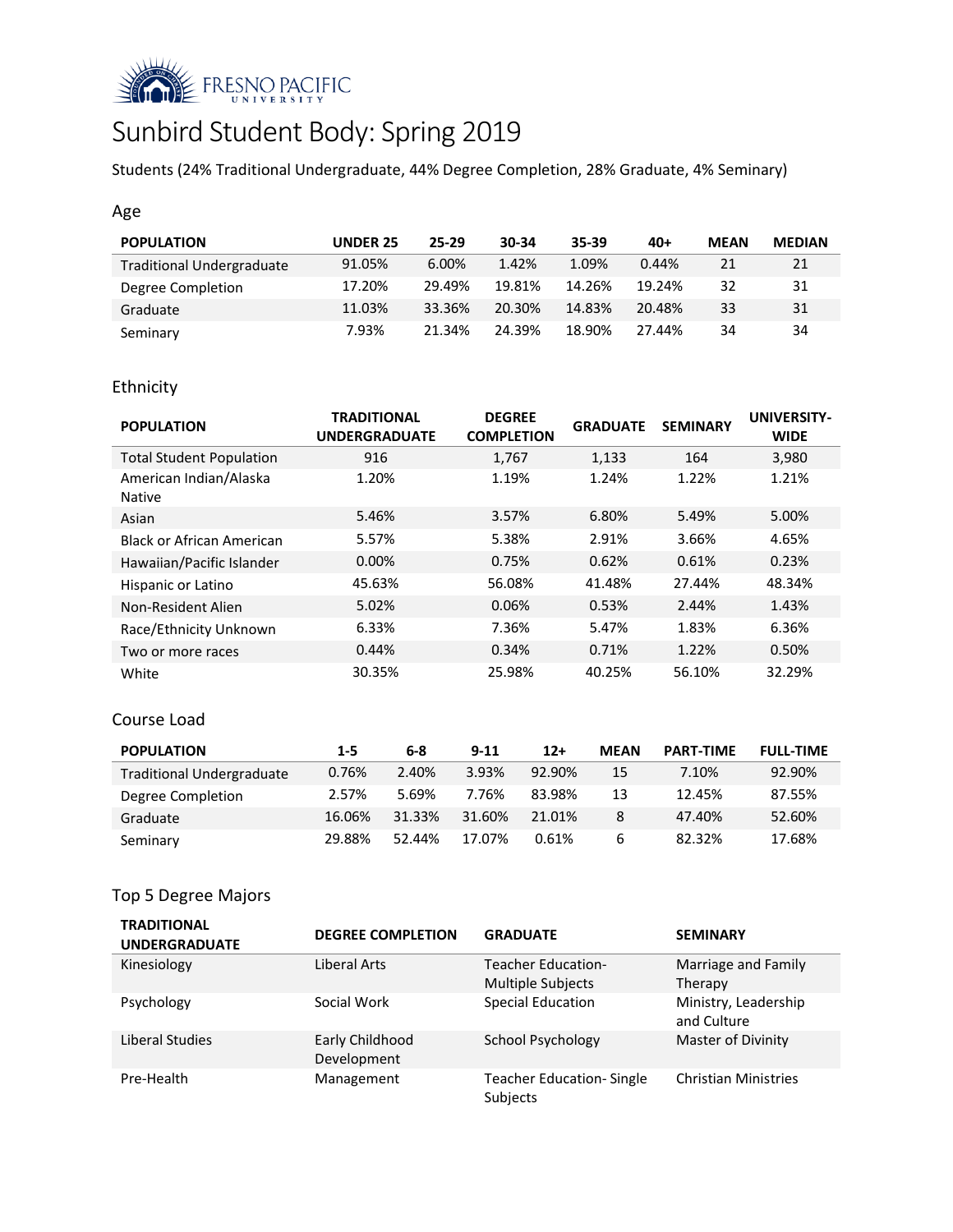

| <b>TRADITIONAL</b><br><b>UNDERGRADUATE</b> | <b>DEGREE COMPLETION</b>       | <b>GRADUATE</b> |                   | <b>SEMINARY</b>          |
|--------------------------------------------|--------------------------------|-----------------|-------------------|--------------------------|
| Biology                                    | <b>Administrative Services</b> | <b>Nursing</b>  |                   | <b>Christian Studies</b> |
| <b>Students Receiving Financial Aid</b>    |                                |                 |                   |                          |
| <b>POPULATION</b>                          |                                |                 | <b>PERCENTAGE</b> |                          |
| <b>Traditional Undergraduate</b>           |                                |                 | 95.77%            |                          |
| Degree Completion                          |                                |                 | 84.69%            |                          |
| Graduate                                   |                                |                 | 58.47%            |                          |
| Seminary                                   |                                |                 | 94.70%            |                          |
| <b>Pell Grant Recipients</b>               |                                |                 |                   |                          |
| <b>POPULATION</b>                          |                                |                 | <b>PERCENTAGE</b> |                          |
| <b>Traditional Undergraduate</b>           |                                |                 | 49.41%            |                          |
| Degree Completion                          |                                |                 | 67.30%            |                          |
| Credential                                 |                                |                 | 0.00%             |                          |
| Seminary                                   |                                |                 | 0.00%             |                          |
|                                            |                                |                 |                   |                          |
| <b>Cal Grant Recipients</b>                |                                |                 |                   |                          |
| <b>POPULATION</b>                          |                                |                 | <b>PERCENTAGE</b> |                          |
| <b>Traditional Undergraduate</b>           |                                |                 | 45.77%            |                          |
| Degree Completion                          |                                |                 | 16.85%            |                          |
| Credential                                 |                                |                 | 0.00%             |                          |
| Seminary                                   |                                |                 | 0.00%             |                          |
|                                            |                                |                 |                   |                          |
| Gender                                     |                                |                 |                   |                          |
| <b>POPULATION</b>                          |                                |                 | <b>PERCENTAGE</b> |                          |
| Traditional Undergraduate Women            |                                |                 | 64.63%            |                          |
| Degree Completion Women                    |                                |                 | 77.72%            |                          |
| Graduate Women                             |                                |                 | 74.14%            |                          |
| Seminary Women                             |                                |                 | 54.88%            |                          |
| <b>Total Women</b>                         |                                |                 | 72.66%            |                          |
| Location*                                  |                                |                 |                   |                          |
|                                            |                                |                 |                   |                          |
| <b>POPULATION</b>                          |                                |                 | <b>NUMBER</b>     |                          |
| Main Campus                                |                                |                 | 1320              |                          |
| Online                                     |                                |                 | 380               |                          |
| Visalia                                    |                                |                 | 946               |                          |
| North Fresno Center                        |                                |                 | 914               |                          |
| Merced                                     |                                |                 | 221               |                          |
| Bakersfield                                |                                |                 | 189               |                          |
| <b>BITWIZE</b>                             |                                |                 | $10\,$            |                          |

*\* Total students by program location, unduplicated count of students*